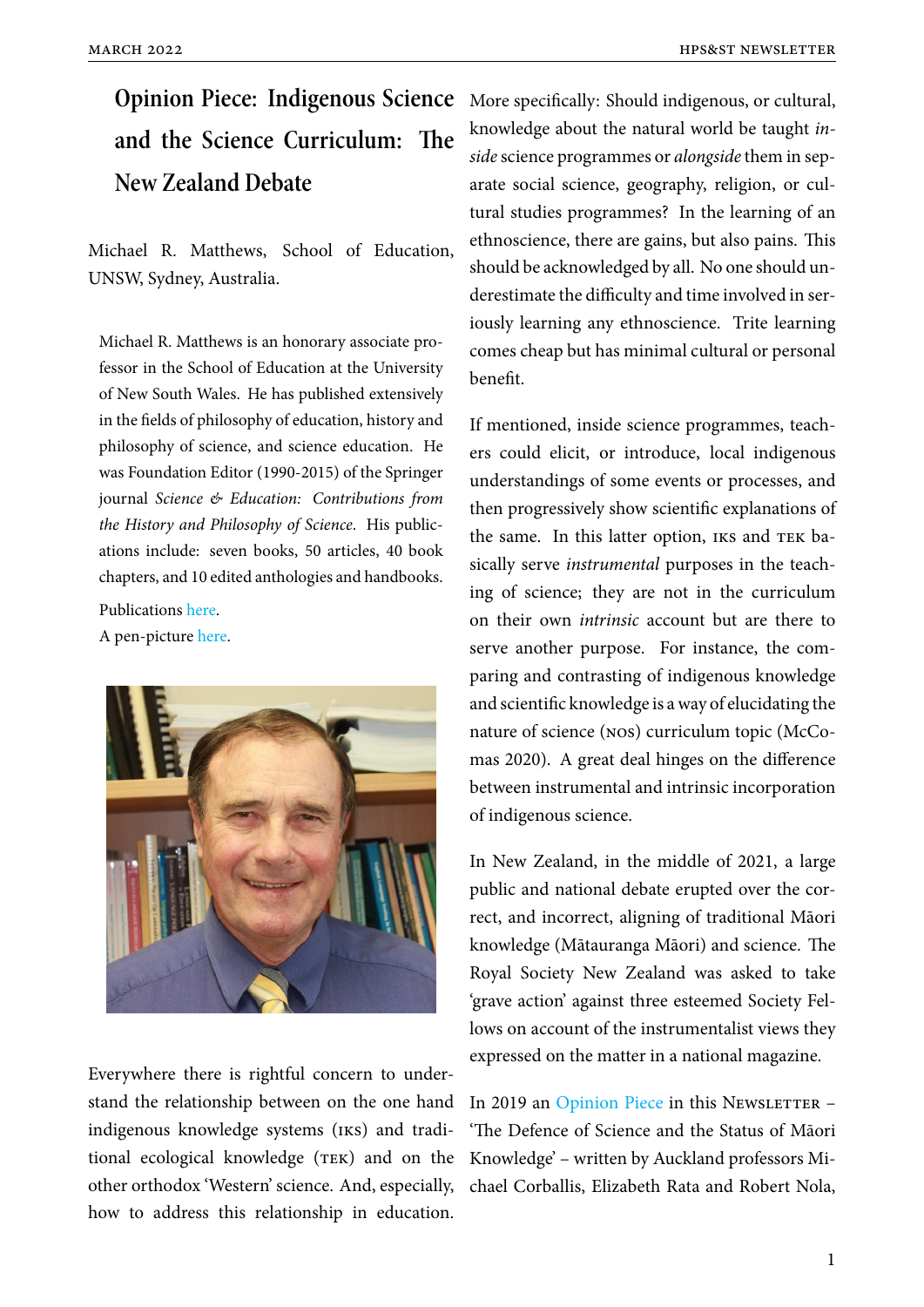surveyed the NZ educational and cultural landscape prior to the current controversy. They argued:

while Mātauranga Māori has much to offer in terms of culture and values, it also subverts those aspects of science – namely objectivity, universality, and dedication to progress – that can further advance the understanding of nature and help find solutions to the major problems afflicting the planet.

As New Zealand is a relatively small country, with a population of 5 million (much the same as Norway), about one-fifth of whom are Māori, it is easy for educational, philosophical and political debate about school curricula to become public and national.

# **Initial Engagement with Indigenous Science Debate**

I first encountered the issues thirty years ago, when in early 1992, as the newly appointed Foundation Professor of Science Education at the University of Auckland, I attended my first University Faculty meeting. A motion before the meeting was to allow completion of the Anthropology Department's 'Māori Knowledge' (Mātauranga Māori) course to count as meeting the decades-old 'one science course' requirement for students enrolled in the University's Prim[ary Edu](https://www.sciencelearn.org.nz/resources/2545-matauranga-maori-and-science)[cation degre](https://www.sciencelearn.org.nz/resources/2545-matauranga-maori-and-science)e. One statement of the case had been made by Graham Smith, a Māori educator and later an influential professor:

There is a need to struggle to assert the equal validity of Māori knowledge and frameworks and conversely to critically engage ideologies which reify Western knowledge (science) as being superior, more scientific, and therefore more legitimate. (Smith 1992, p.7)

I spoke against the motion saying, among other things, that Māori Knowledge was not science. I said there were good national and cultural grounds for making the anthropology course compulsory. There might also be legal grounds anchored in the 1840 Treaty of Waitangi, signed between the British Crown and the Māori chiefs, that required the new government to 'maintain and support' Māori culture. But, nevertheless, the 'one science subject' requirement should be retained. My arguments failed to convince. The motion was passed: New Zealand primary teachers, at least Auckland-trained ones, could thereafter happily teach with zero orthodox or Western scientific knowledge.

I was dismayed by this decision but should not have been surprised. The decision was just part of a general turn against science in New Zealand education circles; a turn that had been going on for a decade or more. The 'equivalence doctrine' had growing support in schools, in universities, in politics, and in the state bureaucracy. The powerful, Waikato University-based constructivist group in New Zealand education were the strongest supporters of equivalence. Additionally, the Kuhn-inspired constructivist side of the 'Science Wars', being waged in philosophy and hps departments through the 1970s and '80s, provided seemingly powerful arguments for their cause (Brown 2001). Notions of constructivism, theory dependence, paradigms, incommensurability, multi-worlds, and much else of the same kind, were everywhere in the educational, philosophical, and social science landscapes. All of this prepared the ground for 'alternative facts' which were, with Donald Trump and Vladimir Putin, coming around the corner.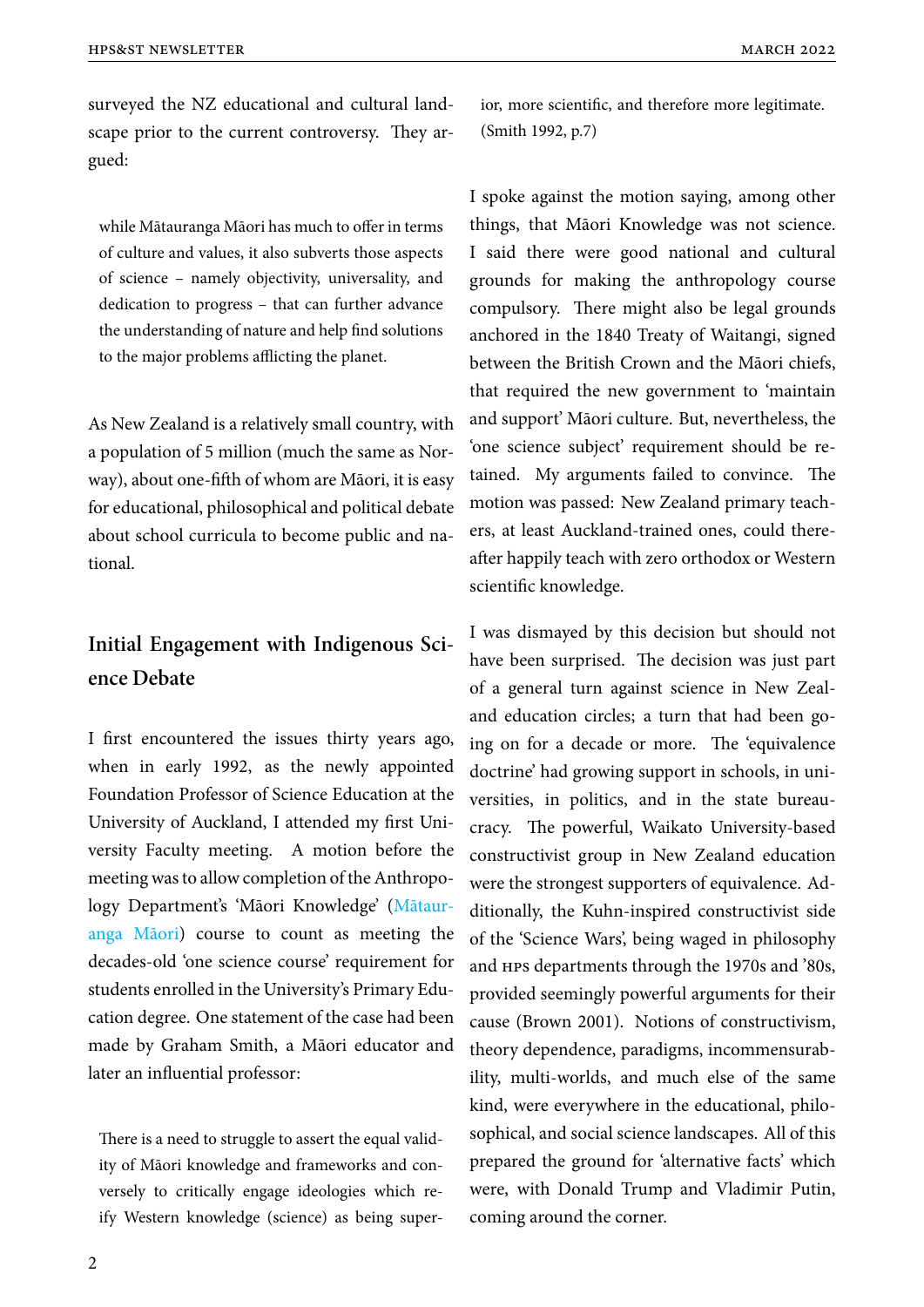

An explicitly constructivist Draft National School Science Curriculum bringing Mātauranga Māori into the New Zealand curriculum had been written and circulated in the 1980s. The writing was overseen by Beverley Bell of Waikato University (Bell 1990, 1991). She wrote: 'my promotion of the constructivist view of learning and of the curriculum is well known' (Bell 1986, p.9). The Draft engendered much debate. Warwick Don (1933- 2014), a senior lecturer in Zoology at the University of Otago, spoke for many scientists and traditional educators when he wrote:

…science is conducted irrespective of the cultural milieu of its participants. The recognition of any 'cultural context' in a science syllabus only introduces an irrelevance which will inevitably distort and could even destroy the very fabric of science education. Lysenkoism

#### *intheformer*ussr

and 'scientific creationism' graphically illustrate what can happen when non-scientific ingredients permeate the process. (Don, 1989)

## And:

It is most regrettable that for the sake of satisfying certain political or social requirements, the integrity of science education at Forms 1-5 level is being compromised. An aim of science education is surely to produce an informed student body, not add to the high level of misunderstanding already rife in the community where science is concerned. (Don, 1989)

Advocates of history and philosophy in science teaching decidedly do not follow Don in asserting that cultural context is irrelevant either to the progress of science or to the enlightened learning of science. It is crucial for both (Matthews 2015). For example, there were elements in the broad culture of Europe in the sixteenth century that enabled the blossoming of modern science and there were elements in the broad culture of China at the same time that inhibited science. It is illuminating for teachers and students to appreciate this. Philosophy and history deepens scientific learning; they do not distract from it; history, philosophy, and political economy can contribute to exposing corruptions of science and of scientists.

Jack Dodd (1922-2005), the then national president of the Royal Society New Zealand (RSNZ) and internationally known quantum physicist (Dodd 1991), said in a statement to the Society, that:

Parts of the draft can only be written by people who do not understand what science is, let alone what science is about …there are patronising remarks about Māori and girls …science is universal. The observations and laws are the same whether you live here or on the moon …whether you are male or female, rich or poor, Jew or Gentile, black or white, Māori or Pakeha [non-Māori], whether European or Asian. (In Dobson, 1989)

When I arrived in New Zealand in 1992 the debate was on-going, but not very public; it was conducted through official government and university channels. After the 1992 Faculty endorsement of the Equivalence thesis, I became an energetic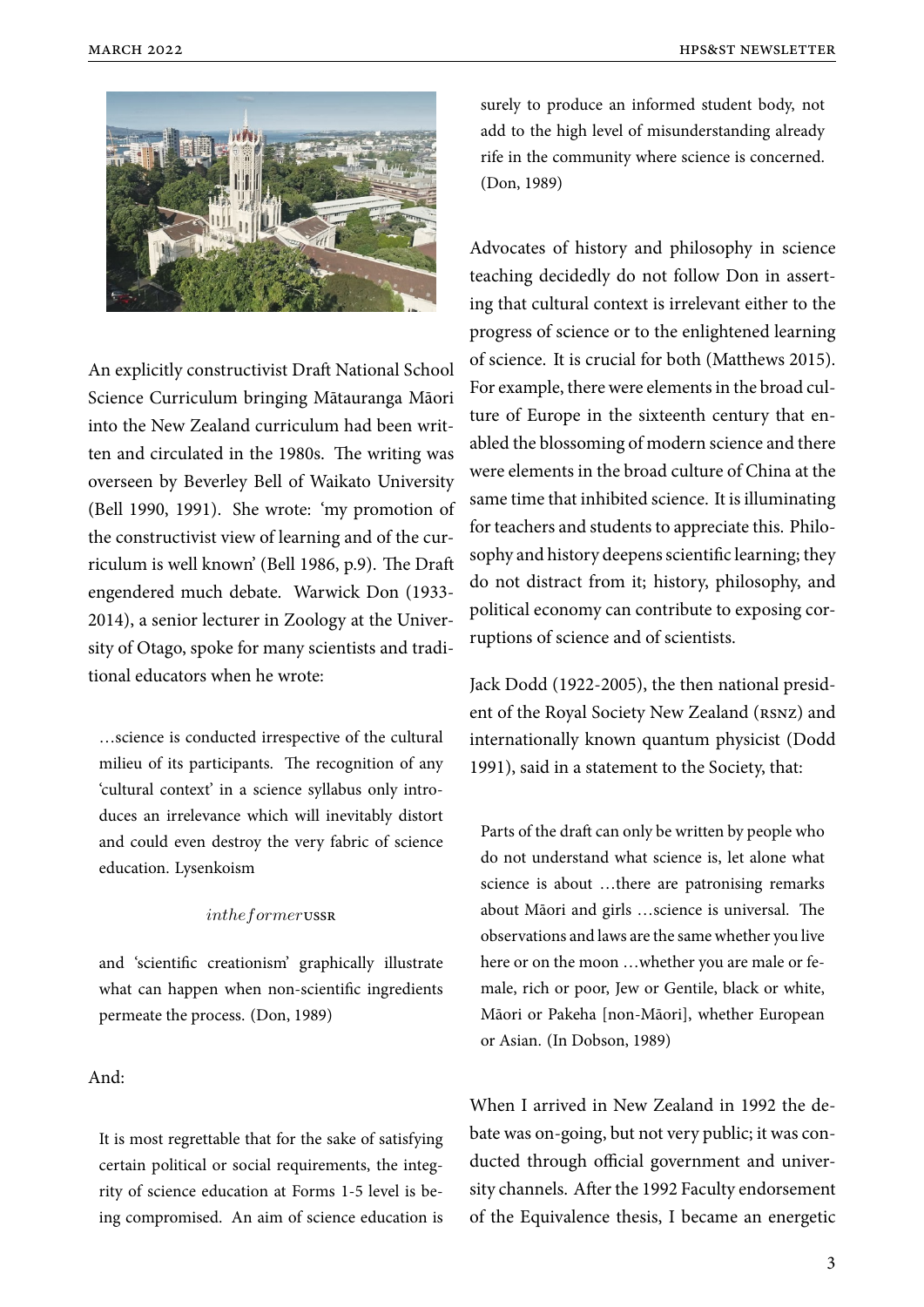contributor to the debate, moving it into the public domain: Giving public lectures up and down the country, radio interviews, and writing newspaper opinion-pieces. In a lengthy, and muchreproduced, Opinion Piece for the New Zealand Herald (26 August 1993), I said, in part, that:

Science in the National Curriculum identifies scientific thinking as: being curious, being creative, having hunches, clarifying ideas and feelings, thinking about your own thinking. All of these traits are laudable, but they are not uniquely scientific. The national curriculum document holds that scientific thinking is anything but knowing science, anything but mastering the special conceptual tools of science. (Matthews 1995, p.13)



# **National Embrace of Mātauranga Māori**

#### Concluding:

Science, and science education, can play a powerful role in the general improvement of culture. But it can only do this if it is seen as seeking the truth about the world, and as being partially successful in its efforts. It can play its much-needed role if it inculcates an attitude of humility before the world: The world judges our claims to knowledge of it, we cannot just construct whatever suits our fancy, our interests, or our culture, and call it knowledge. (Matthews 1995, p.14)

I subsequently published a book documenting and appraising the cultural, political, educational, and philosophical underpinnings of the affair (Matthews 1995).

In 1994 I returned to the University of New South Wales. Meanwhile, the under currents of the debate flowed on unabated, indeed were strengthened. Mātauranga Māori was formally introduced in the government's Vision Mātauranga policy in 2005. Vision Mātauranga is now deeply embedded in New Zealand's research institutions. The Ministry of Business, [Innovation and](https://www.mbie.govt.nz/science-and-technology/science-and-innovation/agencies-policies-and-budget-initiatives/vision-matauranga-policy/) [Emp](https://www.mbie.govt.nz/science-and-technology/science-and-innovation/agencies-policies-and-budget-initiatives/vision-matauranga-policy/)loyment (mbie) includes Mātauranga Māori among its investment priority areas, as do the Crown Research Institutes.

Michael Corballis (1936-2021) pointed out that the case for incorporating Mātauranga Māori (MM) into New Zealand science gained extra impetus late in 2019 with two publications in prominent New Zealand science journals. One was a supplement of the *Journal of the Royal Society of New Zealand* entitled "Ngā Ahua o te Ao Hurihuri - Rethinking our shared futures," and the other a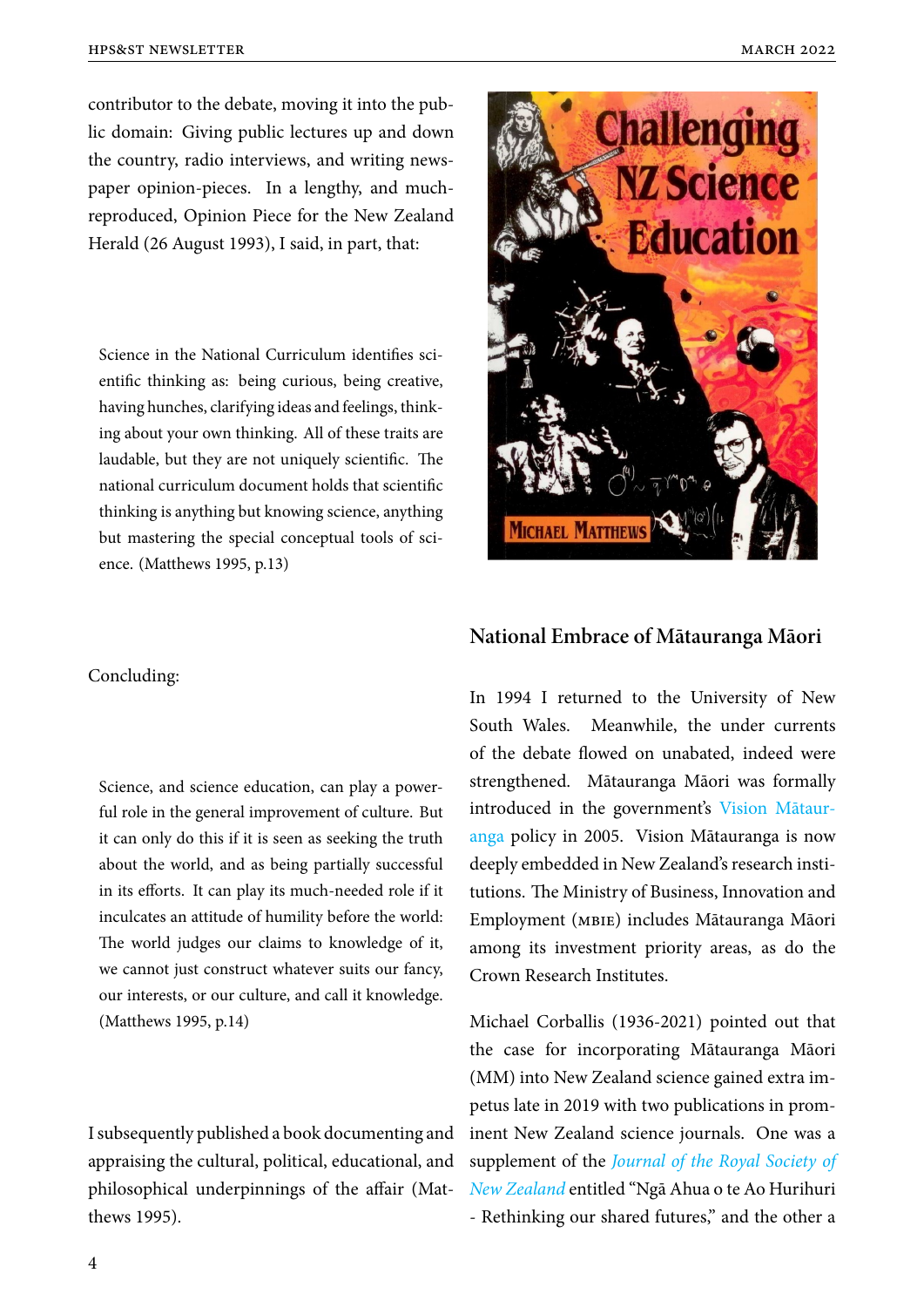special issue of the *New Zealand Science Review* entitled "Mātauranga and Science." The latter includes a proposal entitled "Towards building an [indigenous s](https://scientists.org.nz/resources/Documents/NZSR/NZSR76(1-2).pdf)cience tertiary curriculum," with 16 co-authors, among whom 13 claim tribal affiliation (Jackson et al., 2019). This is a blueprint for the re-focusing and development of New Zealand science faculties.

Researchers seeking funding, for example to the Royal Society Marsden Fund, must state how they will include Mātauranga Māori in their research. There are Australian and Canadian equivalents of this 'incorporation' policy. A 2020 advertisement for a lecturer in Zoology at Otago University required:

Advancing Mātauranga Māori/Te Ao Māori perspectives in the study of Zoology with the position affording an exciting opportunity for an emerging scholar to research and teach from a kaupapa Māori perspective (Corballis, Rata & Nola 2020).

A comparable advertisement in a state university in the US giving preference for someone who could incorporate Creationist Science into their biology classes would draw wide philosophical, educational, and political outrage. And this notwithstanding that 30+ percent of citizens believe in special creation.

There has been a strong and successful campaign to have Māori knowledge, specifically science, incorporated into the National Certificate of Educational Attainment (ncea) at all school levels (Hikuroa 2017). A 2015 article on 'Mātauranga Māori and the Futu[re of NZ Science' published](https://www.nzqa.govt.nz/ncea/) in [The Journal of the](https://www.nzqa.govt.nz/ncea/) Royal Society of New Zealand, and that has had 15,000+ views, was explicit regarding the autonomy or equal status of Māori Sc[ience:](https://www.royalsociety.org.nz/what-we-do/our-journals/journal-of-the-royal-society/)

Although there will be opportunities to work together, that is not the goal of revitalising mātauranga. The goal is not partnership; it is tino rangatiratanga and instituting mātauranga as a primary and independent knowledge system. …We are calling for Western academics to support mātauranga revitalisation, with the vision of two functional knowledge systems operating that are unique to New Zealand. (Broughton & McBreen, 2015, pp.83, 86)

A Māori science educator pushed this position to its logical limits:

Since Māori knowledge includes 'the gods' or knowledge of spiritual realms, while science does not, I drew [for a class] a diagram in which Mātauranga Māori is a large circle, and science is a smaller circle inside it. This differs from the more typical 'Venn diagram' model with two intersecting circles used to show the overlap between science and Māori knowledge (Roberts 1998; Simon 2003). The benefit of my 'superset' model of the relationship between science and mātauranga Māori is that it makes all of science, not only in some domains such as ecology, relevant to Māori and Māori school students. (Stewart, 2019, p.66)

This might sound nice and inclusive, but it is at the cost of missed learning opportunities: A great deal of scientific method, epistemology and ontology is inconsistent with Mātauranga Māori. Open debate, public criticism, provisional acceptance of institutionalised authority, inclusive participation – are the hallmarks of science, as Robert Merton classically stated the matter (Merton 1942/1973). To sweep this under the 'inclusive' carpet with a Venn diagram having 'science' within 'MM' means that serious, critical learning of neither will occur.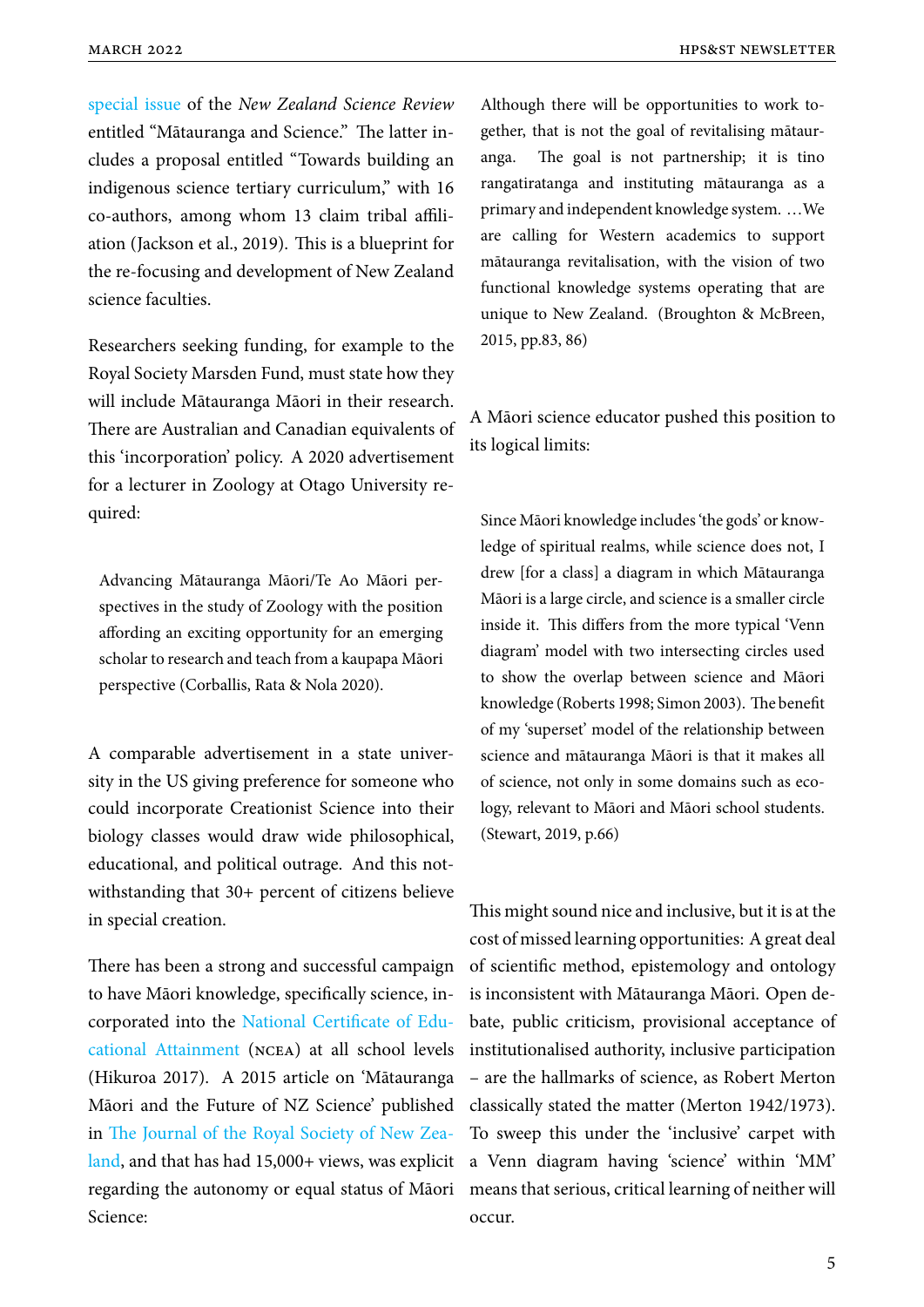

#### Tane Mahuta

For example, currently the magnificent kauri trees of New Zealand are being destroyed by microscopic fungi infecting their root systems and causing widespread kauri dieback. The trees figure powerfully in Māori creation stories. It is said of the largest tree, named Tāne Mahuta and thought to be 2,000+ years old, that at its birth God opened out the sky so as to give it room to grow. It is more than legitimate to consider the role of kauri forests in Māori culture when making decisions about the allocation of university biological/botanical research money. There may be trade-offs about priority of Māori culture versus the economic returns from curing riesling vineyard diseases in the upper South Island. These are normal and legitimate decisions.



#### Kauri dieback

It needs be acknowledged that too often the latter considerations took precedence over the former. Nick Waipara, a scientist who specialises in kauri dieback, said that the competitive system for scientific funding had directed money toward the priorities of non-Māori researchers. For a decade, work on the disease was "problematic, underfunded, piecemeal and ad hoc". The lag had devastating consequences. "I've seen with my own eyes, when we've been doing long-term monitoring of plots, places where in some years we haven't found a single seedling that was alive," Waipara said.

But once research has been decided upon and funded, understanding, and hopefu[lly curing the](https://www.smh.com.au/world/oceania/maori-intervention-gives-science-a-chance-to-save-forest-god-20220310-p5a3g6.html) dieback, will be a scientific matter. Ideally with maximum Māori participation at all stages, including the research itself. Introducing MM-based hypotheses or evidence, will be a distraction, if not a corruption of the science.

Such acceptance of Māori science as being science is now just part of mainstream New Zealand thinking, from primary school, through secondary school, all the way up to university departments. It is seldom publicly remarked upon, much less publicly debated or contested. The government's *Education and Training Act 2020* mandates that Boards of Trustees of all schools must allocate equal priority to 'giving effect to Te Tiriti o Wait[angi'. Schools must ensure their](https://www.legislation.govt.nz/act/public/2020/0038/latest/LMS170676.html) curriculum reflects local tikanga Māori and mātauranga Māori. The University of Waikato's *Strategy*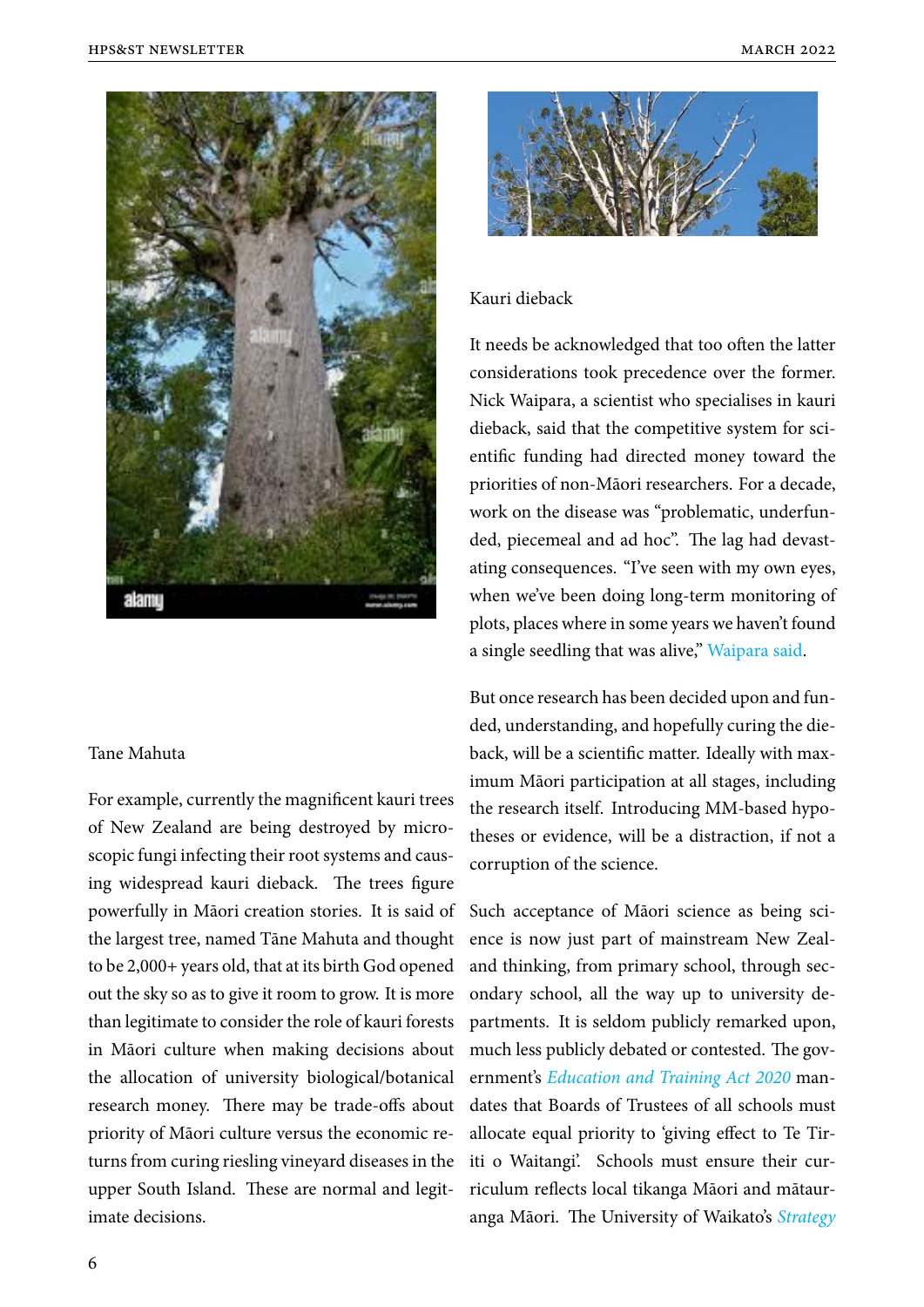*2022-2024* document lays out its Strategic Priorit-If engagement is to be seriously open and genuine ies:

- 1. Embed mātauranga Māori into teaching, learning and the curriculum.
- 2. Ensure that academic appointment, advancement and promotion processes require staff to reflect on their engagement with mātauranga Māori,
- 3. Provide support and opportunities for staff to engage with matauranga Māori within their areas of academic expertise, and to ensure that matauranga Māori is embedded as part of the curriculum.

Other New Zealand universities have, or are producing, comparable statements. The crucial cultural and philosophical issue is whether 'engagement with' allows 'criticism of'. There are disturbing signs that it does not so allow.

# **The Health of NZ Scientific and Humanities Research**

In 2021 the Ministry of Business Innovation and Employment (mbie) released a draft *Research, Science and Innovation* plan saying:

[more work needs to](https://www.mbie.govt.nz/dmsdocument/17634-future-pathways-green-paper-summary) be done to explore how the research system can best uphold Te Tiriti [Treaty of Waitangi] obligations and opportunities. We aim to reimagine how to give life to Māori research aspirations, and create better ways to enable and protect mātauranga Māori. …Open and genuine engagement with Māori will be vitally important to the development of a research system that gives effect to Te Tiriti. (p.4)

[then it must allow criticism. This policy document](https://www.waikato.ac.nz/__data/assets/pdf_file/0012/764967/University-of-Waikato-Strategy-2022-2024_web-version.pdf) does not. The feedback that it asks for is:

What are your thoughts on how to enable and protect mātauranga Māori in the research system? (p.5)

The Māori creation story of the primal couple Rangi, the sky father, and Papa, the earth mother, and their subsequent 70 children is widely read and elaborated. It has significant cultural value. But it is just a story. It is a myth. It is no different from the Creation Stories in thousands of other cultures in which most connect their present selves to the Creation. Is the MBIE expecting this story to be protected and beyond examination? The genocide of the Moriori people on Chatham Island in the 1860s was a dark chapter in Māori history. There are serious historical questions about what happened and why (Piper 2012). These need to be addressed and answered without consideration of the impact on mātauranga Māori. In one exhibit on the Moriori, in a major museum, the genocide did not figure. Presumably because the story would be disturbing.

The NZ national research programme is moving inexorably into the non-scientific camp: Enabling and protecting any ideological system is not part of science. The near-national lack of comment and public debate on this matter is noteworthy. It is the new normal. The situation for NZ research is akin to the poor frog in slowly heating water: They are not aware of what is happening till it is too late. That 'no criticism here' is also the disturbing normal in other illiberal countries should cause a pause and rethinking of the policy in NZ.

In Pakistan, Turkey, Indonesia, Afghanistan and other Muslim countries, advertisements seeking staff who can incorporate Koranic Science into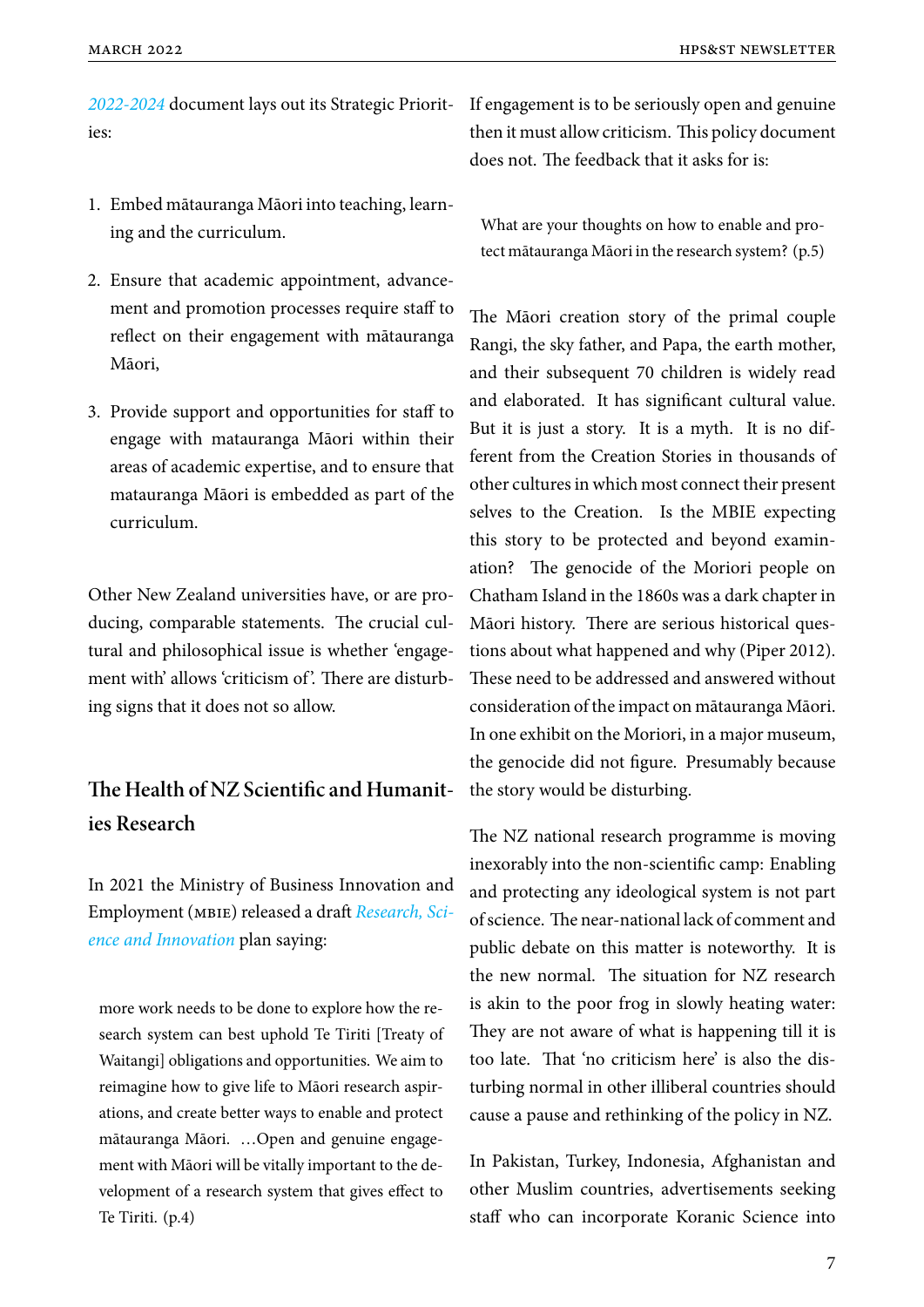their classes are also not remarked upon. Nor, in these Muslim countries, are university policies embedding promotion of Islamic faith into university strategies. Equally un-remarked upon, at least publicly, is the situation in China where completion of a course on Marxist Dialectics of Nature is a part of all higher degrees, and where university professorships are devoted to teaching this subject.

In India, the Hinduising of Indian science has progressed at full steam under the Bharatiya Janata Party (BJP) national government of Narendra Modi, and in the 17 state governments where the bjp is in power. In 2018, India's Minister for Higher Education, Satyapal Singh, claimed Darwin's theory of evolution was wrong and vowed to change the national school curriculum so as to avoid spreading the falsehood. At the 2019 Indian Science Congress, G. Nageshwar Rao, the vicechancellor of Andhra University, claimed that stem-cell research was conducted in Indi[a thou](https://www.theguardian.com/world/2019/jan/07/india-scientists-claim-ancient-hindus-invented-stem-cell-research-dismiss-einstein)[sands of years ago](https://www.theguardian.com/world/2019/jan/07/india-scientists-claim-ancient-hindus-invented-stem-cell-research-dismiss-einstein): 'We had 100 Kauravas from one mother because of stem cell and test tube technology'. At the same congress, a professor of inorganic chemistry asserted that: 'Hindu Lord Vishnu used guided missiles known as 'Vishnu Chakra' and chased moving targets'.

To the credit of Indian scientists, there has been push-back against these claims. The claims are plainly ridiculous, though making this value judgement does depend on accepting that there is some truth of the matter; and that not all accounts of any matter are equally true or radically incommensurable. Without such realist assumptions, evaluative scientific, or indeed ethical, judgements are impossible. In a 'Post-Truth' world (McIntyre 2018) where Donald Trump's spokesperson talked glibly of 'alternative facts' – these consequences are on 24/7 display. This well prepares the ground

for the Russian bombing of a Mariupul Maternity Hospital being described by President Putin's spokesperson as an 'inside job'. If there are no facts of the matter, why cannot it bea[n inside job?](https://www.bbc.com/news/world-europe-60675599?piano-modal)

The only people consistently objecting to Christian Science, Islamic Science, Hindu Science or Marxist Science being made part of a nation's science programme are liberals who believe that culture and politics should be kept out of scientific theorising, decision making and teaching. Culture and politics can rightly, to a point, influence research directions and research funding, but not scientific theorising and theory testing. The examples of Franco's Spain, Mao's China, Hitler's Germany and Stalin's Soviet Union, to say nothing of contemporary examples of the corruption of science in Big Pharma, Big Petro, and Big Tobacco research–should give pause to anyone thinking it is good for science to serve social or cultural interest at the expense of truth. When there is a clash, the latter must prevail. This surely was the lesson of the Enlightenment (Matthews 2015, chap.2).

Historians and philosophers of science used argue the liberal case for keeping politics out of scientific decision making, but with the rise of constructivism and Kuhn-inspired anti-realism, their voices are less heard.

# **The 2021 Controversy**

In New Zealand, this issue came to national, and then international, attention in mid-2021 when seven University of Auckland professors – Kendall Clements (Biology), Garth Cooper (Biology), Michael Corballis (Psychology), Douglas Eliffe (Psychology), Robert Nola (Philosophy), Elizabeth Rata (Education) and John Werry (Medicine) –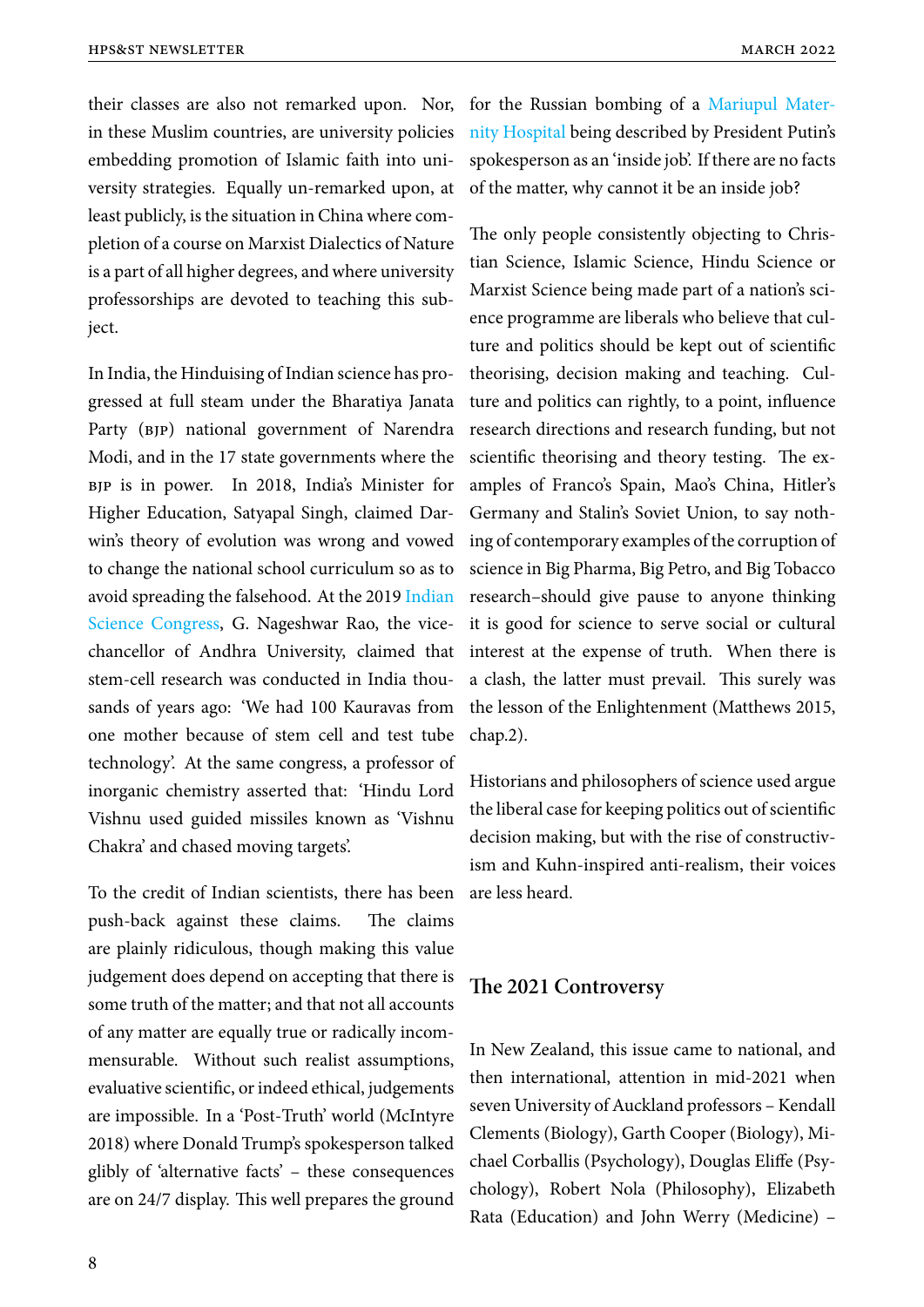published, on 23 July 2021, a 400 word 'Defence of by professors Shaun Hendy (Physics, University of Science' letter in the popular *New Zealand Listener* weekly magazine. They were moved by the seemingly inexorable incorporation of MM into the National Certificate of Educational Attainment, and its consequences for the teaching of science in universities. A fuller and more routinely academic version of the letter had earlier been rejected by the Royal Society New Zealand (rsnz) journal. The *Listener* version, among other things, maintained:

Indigenous knowledge is critical for the preservation and perpetuation of culture and local practices, and plays key roles in management and policy. However, in the discovery of empirical, universal truths, it falls far short of what we can define as science itself.

To accept it as the equivalent of science is to patronise and fail indigenous populations; better to ensure that everyone participates in the world's scientific enterprises. Indigenous knowledge may indeed help advance scientific knowledge in some ways, but it is not science. (Nola et al 2021)

Within four days of publication, the letter and its writers were condemned by the New Zealand Association of Scientists who, among other things, claimed:

[No useful science can](https://scientists.org.nz/resources/Documents/PressReleases/NZAS-M%C4%81tauranga%20and%20Science.pdf) be done in a vacuum, artificially disconnected from its context. We cannot make meaningful progress on doing better science now and in the future if we allow the continued treatment of mātauranga as unproven or lesser by Pākehā and other Western scientists. Instead, we acknowledge its equal importance and role in scientific work.

Within two weeks of its publication, an Open Letter (petition) 'Against the Professors' was penned Freshwater, divorced herself, and the University,

Auckland) and Siouxsie Wiles (Biology, University of Auckland). It was circulated and signed by 2,000+ academics, school principals, teachers and graduate students. The signatories included 250 New Zealand professors and associate professors. The number of signatories garnered in such short time is no small thing given there are just eight universities in the country, having a total of 20,000 academic staff.

The multi-signed 'Against the Professors' petition affirmed, among other things, that:

…while the Professors describe science as 'universal', they fail to acknowledge that science has long excluded indigenous peoples from participation, preferring them as subjects for study and exploitation. Diminishing the role of indigenous knowledge systems is simply another tool for exclusion and exploitation.

Indigenous knowledges – in this case, Mātauranga – are not lesser to other knowledge systems. …However, Mātauranga is far more than just equivalent to or equal to 'Western' science. It offers ways of viewing the world that are unique and complementary to other knowledge systems. (Hendy et al, September 2021)

[The S](https://docs.google.com/forms/d/e/1FAIpQLSdRwHTSKURHaalXZSNo2oluN9OjuDxK6UDG4gb6t7NhAPO3Zg/viewform)chool of Biological Sciences formally labelled as 'Unsafe' those of its members who were among the seven public 'Defenders'. Being so labelled warns students that they might be disturbed or unsettled if they enroll in the professors' courses. The undertone is that those so labelled are racists. In the light of its 'unsafe' designations, the school made adjustments to its teaching and administration duties.

The Auckland University Vice-Chancellor, Dawn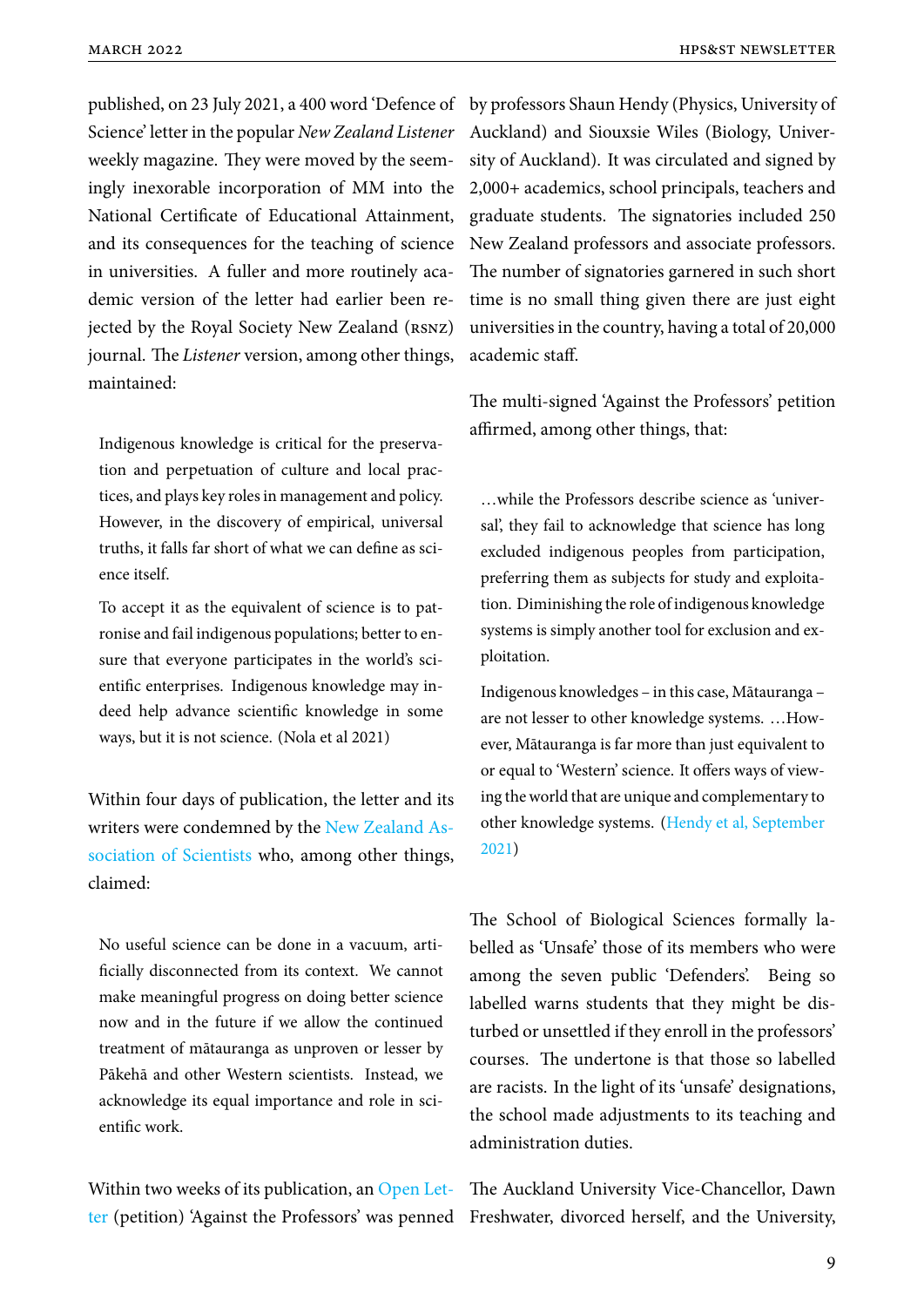from the 'Defenders of Science'. In a communication to all staff and students, she said that the 'Defenders Letter' had 'caused considerable hurt and dismay among our staff, students and alumni'. An associate communicated that the letter pointed to 'major problems with some of our colleagues'.

The Royal Society New Zealand (RSNZ) is the country's peak scientific and humanities organization and voice. Within days of *The Listener* letter being published the society's president and the chair of its academy executive committee issued a joint response:

The recent suggestion by a group of University of Auckland academics that Mātauranga Māori is not a valid truth is utterly rejected by Royal Society Te Aparangi. The society strongly upholds the value of Mātauranga Māori and rejects the [writers'] narrow and out moded definition of science.

This statement is in stark contrast to that made thirty years earlier, and reproduced above, by the then president of the rsnz in response to the inclusion of MM in the Draft School Curriculum. Clearly a lot will hinge on whether definitions of science are out-moded or otherwise. Good philosophy and clear thinking is central to this debate.

Shortly after the Defenders' letter, five complaints were made to the rsnz by fellow members, asking that the Society 'take a strong stance' against three of the seven professors, who were members of the rsnz. The five complaints were reduced to two when it was pointed out that authorship of formal complaints needed to be public. The two remaining accusers – a professor of biology and a professor of biomedical science – variously maintained some or all of the following reasons for their sanctions request:

They expressed racist and uneducated views,

brought the rsnz into disrepute, did not behave with honesty, integrity and professionalism, demonstrated poor research abilities, exhibited no understanding of Mātauranga Māori and other forms of indigenous knowledge, lacked critical thinking capacity, had no insight into the everchanging nature of science, failed to protect vulnerable people and prevent harm, negatively impacted on the mental wellbeing of researchers in the community, both indigenous and non-indigenous. and did not meet their obligations arising from the Treaty of Waitangi.

The rsnz convened an Investigation Panel in order to ascertain whether the complaints should be forwarded to the Society's formal Complaints Committee for an appropriate punishment, which may or may not have included expulsion. There was a problem at the outset as two members of the proposed panel were among the 2,000+ signatories of the 'Against the Professors' letter. Not a good judicial look. The two were replaced.

The three defenders 'in the dock' were: Professor Garth Cooper frsnz, a Māori and one of the country's most prominent bio-medical researchers who had made massive contributions to understanding and addressing Māori health issues; Professor Robert Nola, an internationally known philosopher who has made considerable contributions to both philosophy of science and to science education research; and Professor Michael Corballis, a much-published and awarded neurocognitive scientist, who had published 400 papers and 14 books. All faced expulsion from the rsnz. Sadly, Corballis died before the rsnz Complaints Committee completed its determination. An undeserved ending to a wholly positive and productive life.

Not surprisingly, the actions of both the University of Auckland and of the rsnz were condemned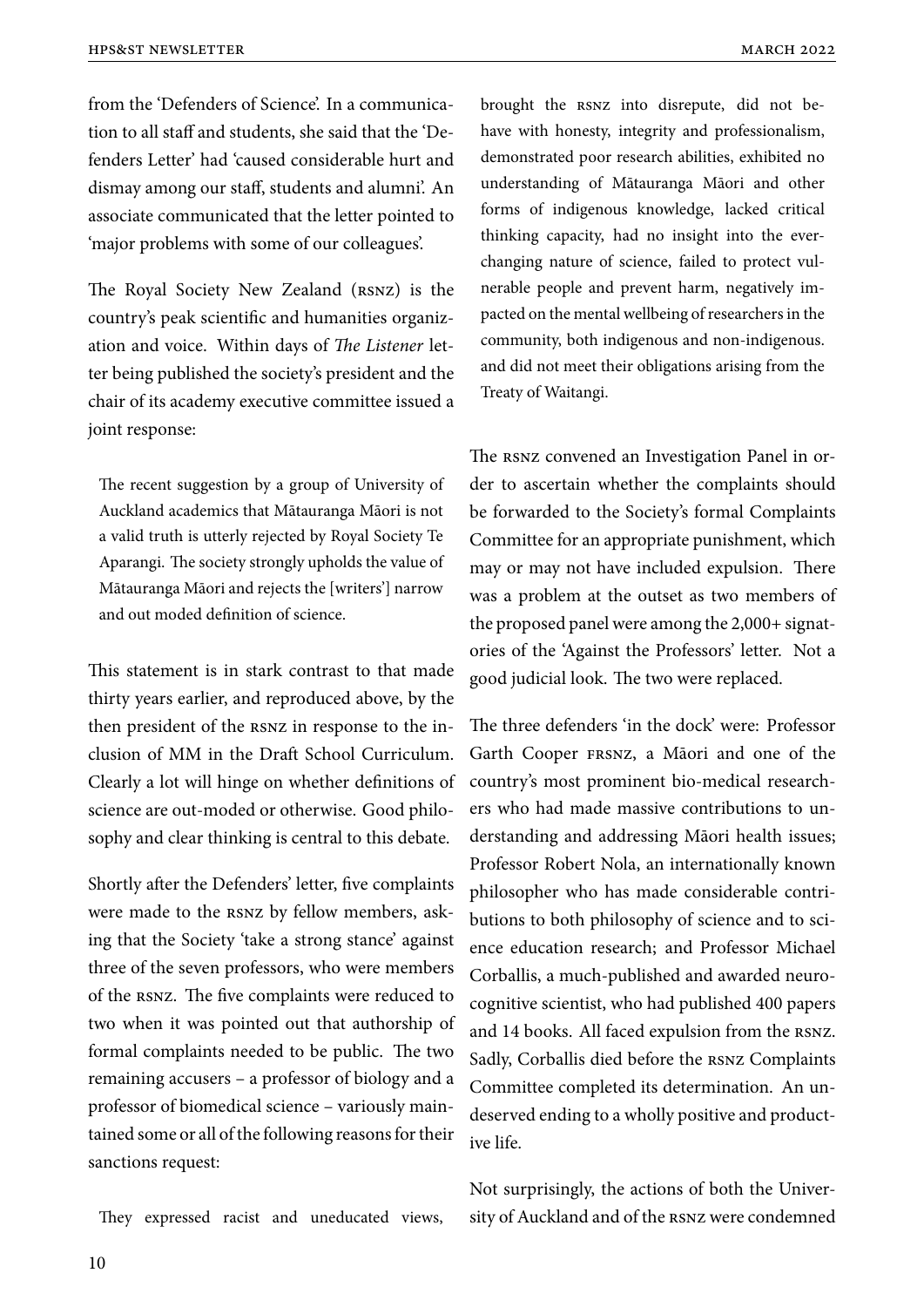in a number of quarters inside and outside of New Zealand. But not by as many as might have been expected. Disgracefully, the bulk of NZ academics looked the other way: there was no marching in the streets, or even marching in the quadrangles.

Among the minority of brave souls who did not look away, or go out to lunch, was Christian Karl Stead, an acclaimed NZ novelist, writer, Vietnam War critic, and Emeritus Professor of English. On 21 August 2021 his letter to *The Listener* was published:

That Jesus of Nazareth was the Son of God, born to a virgin, performed miracles in his life time and rose from the dead after crucifixion is believed by some people, disbelieved by others. That one who breaks tapu, or on whom a mākutu (curse) is placed by a tohunga, will suffer illness or even death is likewise believed by some and not by others. These are matters of faith and neither is susceptible to scientific proof or disproof.

That my university should have an official position on the Divinity of Jesus would be as surprising and shocking as it is to discover, from ViceChancellor Dawn Freshwater's recent statement, that it has an official position on the efficacy of matauranga Māori in the study of science in our schools. We won't correct our colonialist mistakes by making new ones.

Many, including myself, disagree with Stead and believe that the efficacy of curses or prayers can be scientifically assessed (Fishman 2009), they are after all claims about causal processes in the world, yet one can wholeheartedly endorse his disbelief and disappointment, if not disgust, with the pusillanimous behaviour of the Vice-Chancellor, and the university more generally.

Outside New Zealand, in the USA, Jerry A. Coyne criticised these actions, and helpfully provided

documentation of NZ universities' policies that were advancing the MM programme. In the UK, Toby Young, Assistant Editor of *The Spectator* [wrote a co](https://whyevolutionistrue.com/2022/02/18/a-new-zealand-university-surrenders-to-indigenous-ways-of-knowing/)lumn (6 December 2021) titled: 'Why punish a scientist for defending science?' He wrote:

In a rational world, this [Listener] letter would have been regarded as uncontroversial. Surely the argument about whether to teach schoolchildren scientific or religious explanations for the origins of the universe and the ascent of man was settled by the Scopes trial in 1925? Apart from the obvious difficulty of prioritising one religious viewpoint in an ethnically diverse society like New Zealand (what about Christianity, Islam and Hinduism?), there is the problem that Maori schoolchildren, already among the least privileged in the country, will be at an even greater disadvantage if their teachers patronise them by saying there's no need to learn the rudiments of scientific knowledge.

Richard Dawkins criticised the censure actions and rejected the arguments being advanced to support them. In his typically direct manner, he wrote to the President of the rsnz:

The world is full of thousands of creation myths [and o](https://whyevolutionistrue.com/2021/12/04/the-teach-maori-other-ways-of-knowing-in-science-class-continues-richard-dawkins-weighs-in/)ther colourful legends, any of which might be taught alongside Māori myths. …But no indigenous myths from anywhere in the world, no matter how poetic or hauntingly beautiful, belong in science classes. Science classes are emphatically not the place to teach scientific falsehoods alongside true science. Creationism is still bollocks even it is indigenous bollocks.

For any culture whose self-understanding and identity is tied to its creation stories and, more broadly, its ingrained and established worldview, Dawkins' charge amounts to 'fighting words'. They assuredly were for New Zealand Māori just as they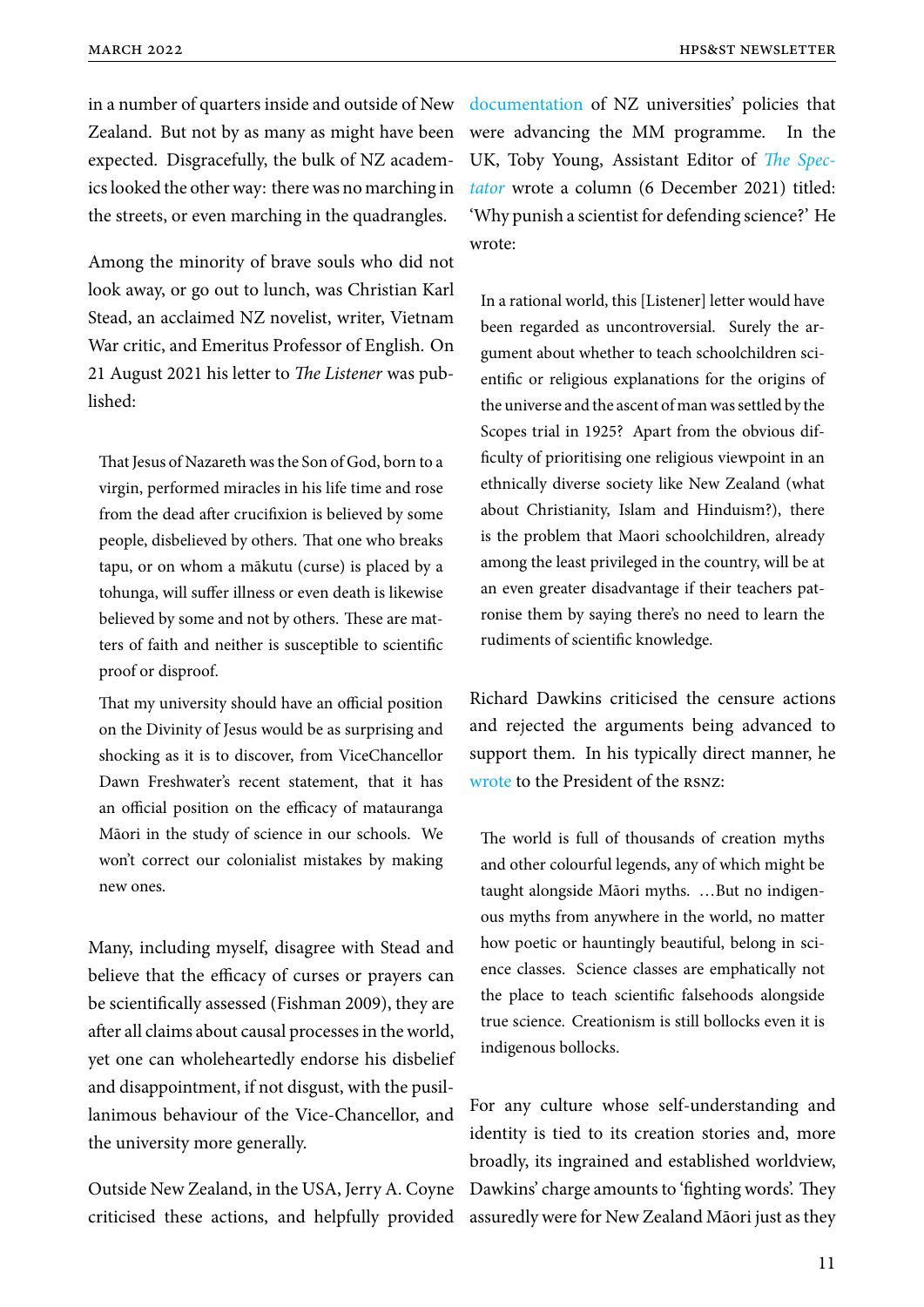would be for fundamentalist Christians, Mormons, Australian aboriginals, most Muslims, and many others tied to 'unnatural', non-evolutionary, accounts of human origins. Before Darwin, this was the worldwide, cultural default position.

To the relief of many, on 11 March 2022, the rsnz Investigation Panel determined that no further action would be taken in respect of the above listed 13 complaints because they 'demanded openended evaluation of contentious expert opinions or of contested scientific evidence amongst researchers and scholars'. Case closed.

# **Economic Consequ[ences](https://www.royalsociety.org.nz/news/statement-in-relation-to-complaints-about-a-letter-to-the-new-zealand-listener)**

The correct, clear-headed appraisal of Mātauranga Māori has not just cultural and educational consequences, but economic ones. Consider the once-routine monitoring of river, lake and drinking water quality. Local governments would periodically test for bacteria, acidity, nutrient levels, biochemical oxygen demand (BoD), oxygen levels and sundry other, up to 22, agreed upon and measurable factors. The Taranaki Regional Council, which includes Mt Egmont and the city of New Plymouth, has for decades done this monitoring at 13 sites. But as of last ye[ar, the Mātauranga Māori](https://www.newzealand.com/au/taranaki/?ds_rl=1256691&ds_rl=1256799&gclid=Cj0KCQiA95aRBhCsARIsAC2xvfxFuE8F3EA2tuIOipjBj54boOiznXRj69ER7xYmADARViFoeLWT76EaAksfEALw_wcB&gclsrc) [no](https://www.newzealand.com/au/taranaki/?ds_rl=1256691&ds_rl=1256799&gclid=Cj0KCQiA95aRBhCsARIsAC2xvfxFuE8F3EA2tuIOipjBj54boOiznXRj69ER7xYmADARViFoeLWT76EaAksfEALw_wcB&gclsrc)tion of Mauri has been added to the determinants of water quality and will be so monitored. With national government assistance, NZD4.95M has been set aside for the 5-year task.

Initially this might sound nice, and culturally sensitive, bringing Western science and Māori spirituality together. But what is mauri? The *Te Aka Māori Dictionary* provides this definition:

**1. (noun)** [life principle](https://maoridictionary.co.nz/word/3960), life force, vital essence, special nature, a material symbol of a life principle, source of emotions - the essential quality and vitality of a being or entity. Also used for a physical object, individual, ecosystem or social group in which this essence is located.

Gisborne Council defines mauri in their Tairawhiti Resource Management Plan as 'essential life force or principle, a metaphysical quality inherent in all things, both animate and inanimate'. The NZ Peak Body for Youth Development (AraTaiohi) elaborates:

Mauri is the life spark or essence inherent in all living things that has been passed down from ancestors through whakapapa. Mauri affects and is affected by the surrounding environment. It is a motivating force and also encapsulates a process of change from Mauri moe, a state where potential is as yet unrealised; through Mauri oho, sparks of interest and the realisation that change is possible; to Mauri ora, an action-oriented stage of striving towards full potential.

Unlike the 22 generally accepted 'scientific' indices of water quality, all of which have appropriate measuring techniques and instruments, there are precisely zero techniques, much less instruments, available for measuring mauri in water or even in water environs. So, at the end of five years and with the expenditure of nearly five million NZD, how does anyone know whether mauri has gone up, down, or remained constant? And, of course, once Taranaki has succeeded in getting grant money, it would be expected that the other ten councils in the country will do the same thing. Why not test mauri levels in the waters of Otago, Southland, Auckland, and so on? There is nothing in MM to dissuade councils from seeking such funds, and indeed MM supporters, or lobby, can be expected to push for such research funds.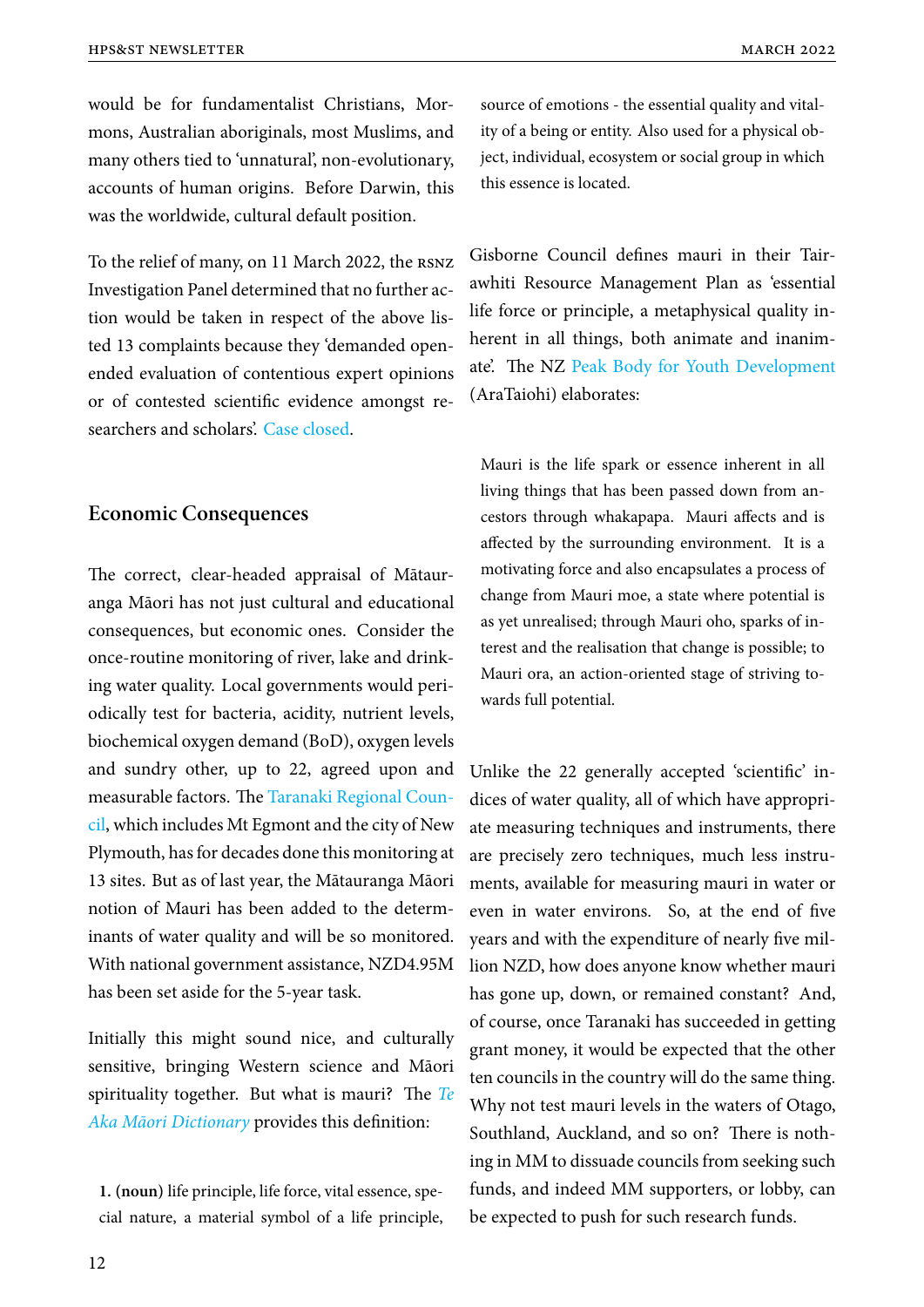As close to an instrument as can be found is a recently developed mauri compass. But this is an 'instrument' in name only. The compass is no physical artifact; it is a set of conversation starters about water qual[ity. Its develope](https://www.mauricompass.com/gisborne-herald-article.html)rs say the talking guide is a way to discuss the mauri of a specific waterbody. It takes into account 12 different attributes, moving through tangata (people), tane (land) and tangaroa (sea) values, while including both Maori and Western science views. The attributes include tangata whenua, tikanga, wairua (spirit or soul), mahinga kai (food gathering), habitat, biodiversity, biology, chemistry, fish species, abundance, fish health and growth rates. The developers say:

We are not trying to define mauri. But it [the compass] is a tool to help people articulate it, a good conversation starter with trigger questions for conversations with people around their waterways.

Such conversations do no harm and can do some good, but the process is a long way from scientific measurement. Feng Shui consultants charge money for ascertaining that a dwelling near water, in the sun, protected from wind, not overlooking a cemetery has good chi (Matthews 2019, chap.4). Manifestly, the chi appellation does not add anything to what is already known. Such a dwelling will be pleasant to live in. Indicators are that mauri is in the same situation.

It is a relatively easy task to show that mauri is in the same non-scientific league as Eastern, and increasingly Western, *chi* beliefs (Matthews 2019). And as with *chi*, the ever-present danger is that mauri commitment becomes pseudoscientific; an accessory for hucksters and rent seekers. 'Life sparks', 'life forces', and 'living essences' have all the hallmarks of well known, and discredited, Vitalism in the history of science.

As well as direct costs involved in monitoring mauri, there are oft-ignored 'lost opportunity costs'. What else in the Taranaki Council area could NZD4.95M be spent on: Women's shelters? Public housing? Community transport? Infant health clinics? Expanded library service? These are unfunded while a fantasy is pursued.

Projected nationally, lost opportunity costs are sobering. One claim is that more university research funds have gone into researching MM than have gone into clinical medicine or engineering research (David English, *The Listener* 28 August 2021). There are also immense lost education costs.

## **Integration or Separation?**

The seemingly attractive option of integrating MM and science, bringing the former into the science programme, and teaching it as science is, on examination, not so attractive.

The ontology of many ethnoknowledge systems, including MM, include non- material, active, nonlawful entities such as angels, spirits, jinn, devils and the like. These irregularly intervene in the world, possess people, cause and cure illnesses, speak from 'the other side', respond to prayers and entreaties, and so on. The spirit world is omnipresent and active in most traditional worldviews (and a good many Western ones). Such ontologies allow for animism wherein trees, rocks and landforms are animate, they have their own spirits, life forces and, for some, consciousness. Such an ontology cannot be stirred together with scientific ontology. The latter is not materialist, but it must be naturalist.

During my 1992-93 period in Auckland, a Māori couple were charged and convicted of grievous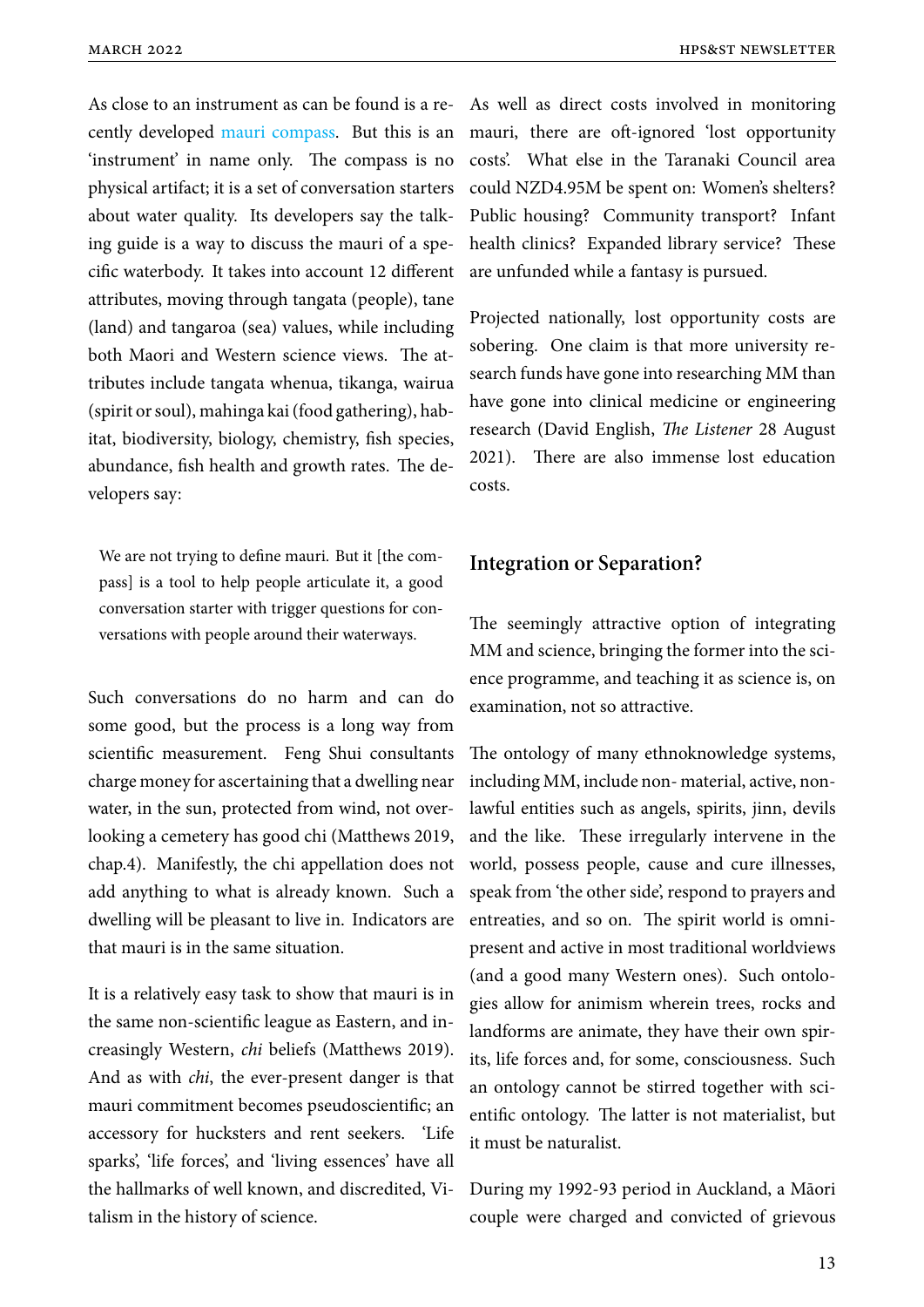harm to their son. They had gauged his eyes out (Matthews 2019, chap.10). It had technics and with a spoon. He was epileptic and they believed advanced technology, but not science (Needham his spasms were being caused by an evil spirit that had possessed him. In their understanding of by: MM, such bad spirits can only leave through the eyes. Such spirit-based understanding of epilepsy was the historic norm right through to the nineteenth century. In many cultures untouched by science, it is still the norm. The issue for champions of MM is how to determine whether the boy was, or was not, possessed by a spirit?

Merely asking the question suffices to show it cannot be unambiguously answered within MM. Either a yes or no answer can be accepted or rejected; there is no way to settle the matter. In a naturalist worldview, there simply are no spirits causally active in the world whether they be good or bad (Shimony 1993a,b). So natural, scientific explanations of epilepsy (and everything else) need be found.

Epistemologies vary between TEKs with some having a frankly authoritarian epistemology: Truth is sought in sacred books or Scriptures, in the tradition of cultural teaching, and in the judgement of elders or authority figures. And where this does not happen, there is an over reliance on empiricism, on how things look, as the determiner of truth. Measurement, and conducting controlled experiments, is not a priority.

Joseph Needham (1900-1995) famously wrote in his 24-volume study of *Science and Civilisation in China* (Needham 1954-2004) that although China had unmatched technologies, at least twothousand years of recorded observations, and trial and error procedures across a multitude of domestic, commercial, and industrial practices including pottery, ceramics, iron making, canal building and much more – China had no science

1969, chap.1). For Needham, science was defined

The application of mathematical hypotheses to Nature, the full understanding and use of the experimental method, the distinction between primary and secondary qualities, the geometrization of space, and the acceptance of the mechanical model of reality. Hypotheses of primitive or medieval type distinguish themselves quite clearly from those of modern type. Their intrinsic and essential vagueness always made them incapable of proof or disproof, and they were prone to combine in fanciful systems of gnostic correlation. (Needham 1969, p.15)

Needham's arguments about historic Chinese science, or lack thereof, can equally be made about Mātauranga Māori.

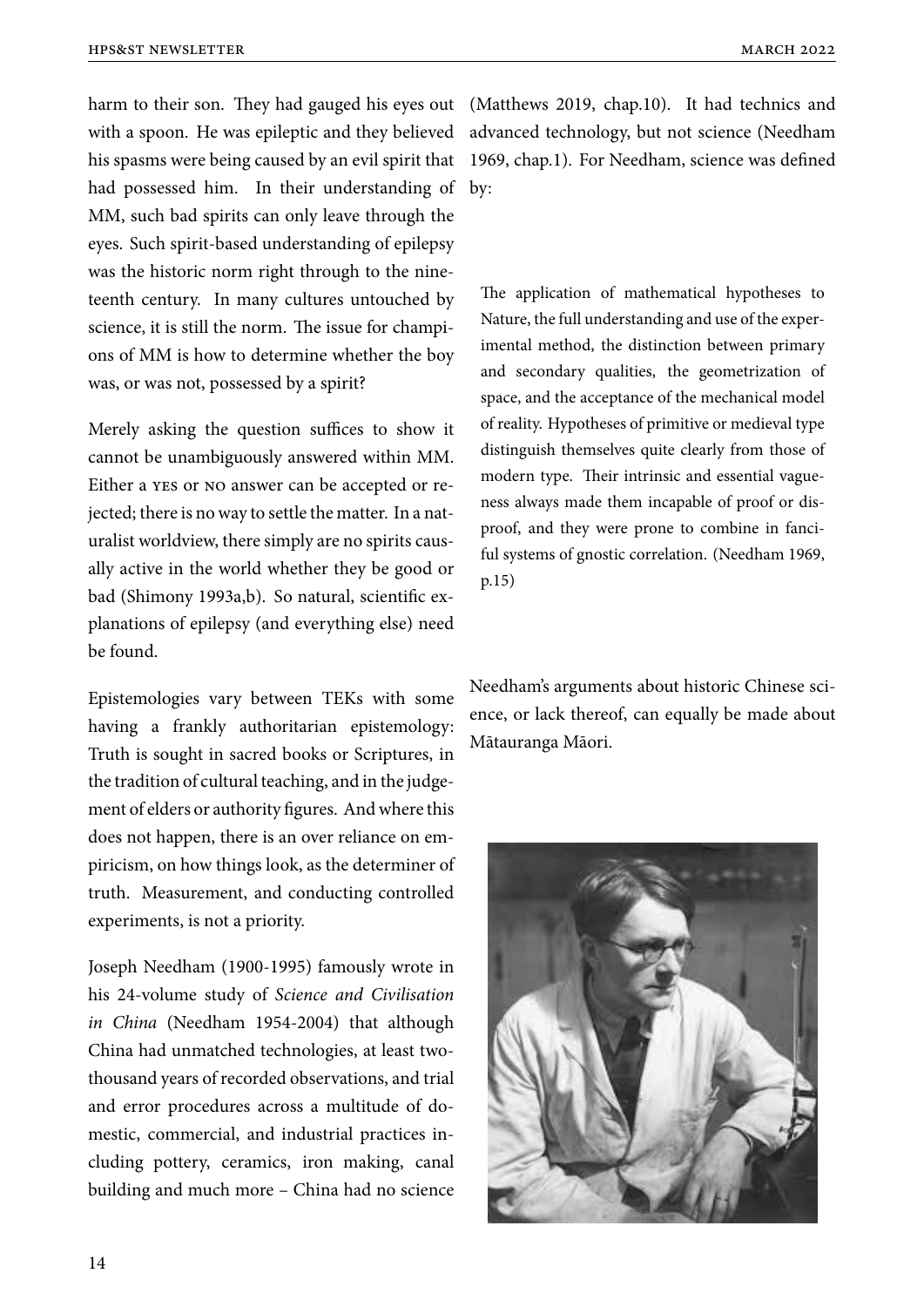

With good reason, Simon Winchester's biography of Needham was titled: *The Man Who Loved China* (Winchester 2008). Needham was a Fellow of the Royal Society yet his clear-headed, exhaustively-informed, publicly-stated views on the failure of China to develop modern science – were never thought to be grounds for taking 'staunch action' against him or charging him with racism. Those who brought charges against the three Auckland 'defenders of science' would have done well to learn from the Needham case.

# **Conclusion**

Charbel El-Hani, a Brazilian biologist and philosopher of science who for decades has worked with a NE Brazilian traditional fishing community documenting their native knowledge and practices, comprehensively addressed this matter in a co-authored paper aptly titled 'Valuing indigenous

knowledge: To call it "science" will not help' (El-Hani & de Ferreira Bandeira 2008). The 2,000+ signatories of the 'Against the Professors' letter would have done well to have read the paper.

There are educational, cultural, ethical, and political reasons for the teaching and learning of local ethnosciences. But these reasons are all independent of the scientificity, or otherwise, of Māori or any other ethnoscience. The placement of ethnosciences in the school or university science programme depends upon confusing the first sets of reasons with scientificity. Indigenous knowledge systems or, more loosely, ways of knowing can be respected, championed, and learnt from without them needing to be called 'science'. Much less deemed the equivalent of science. This should be a simple matter to understand, but the influence of constructivism in NZ education and philosophy, and the extension of post modernism in so many academic and cultural areas, has meant that this simple point has not been widely understood.

In New Zealand there are, additionally, legal reasons for promotion of Mātauranga Māori: As previously mentioned, the 1840 Treaty of Waitangi, signed between the British Crown and Māori chieftains, required, on one reading, that the new British country being established 'maintain and protect Māori culture and beliefs' (Palmer 2008). How the Treaty obligations bear upon science is vexing question. It cannot protect all purported MM beliefs and claims. It did not protect the parents in the sad epilepsy case referred to above. As so much of MM its ontology, epistemology, methodology and institutionalised structure, or lack thereof, is inconsistent with science, there is, to put it mildly, a tension between the protection of MM and the promotion of science. Often, recognition of tension is the precursor to growth and development. Hopefully this will be the case in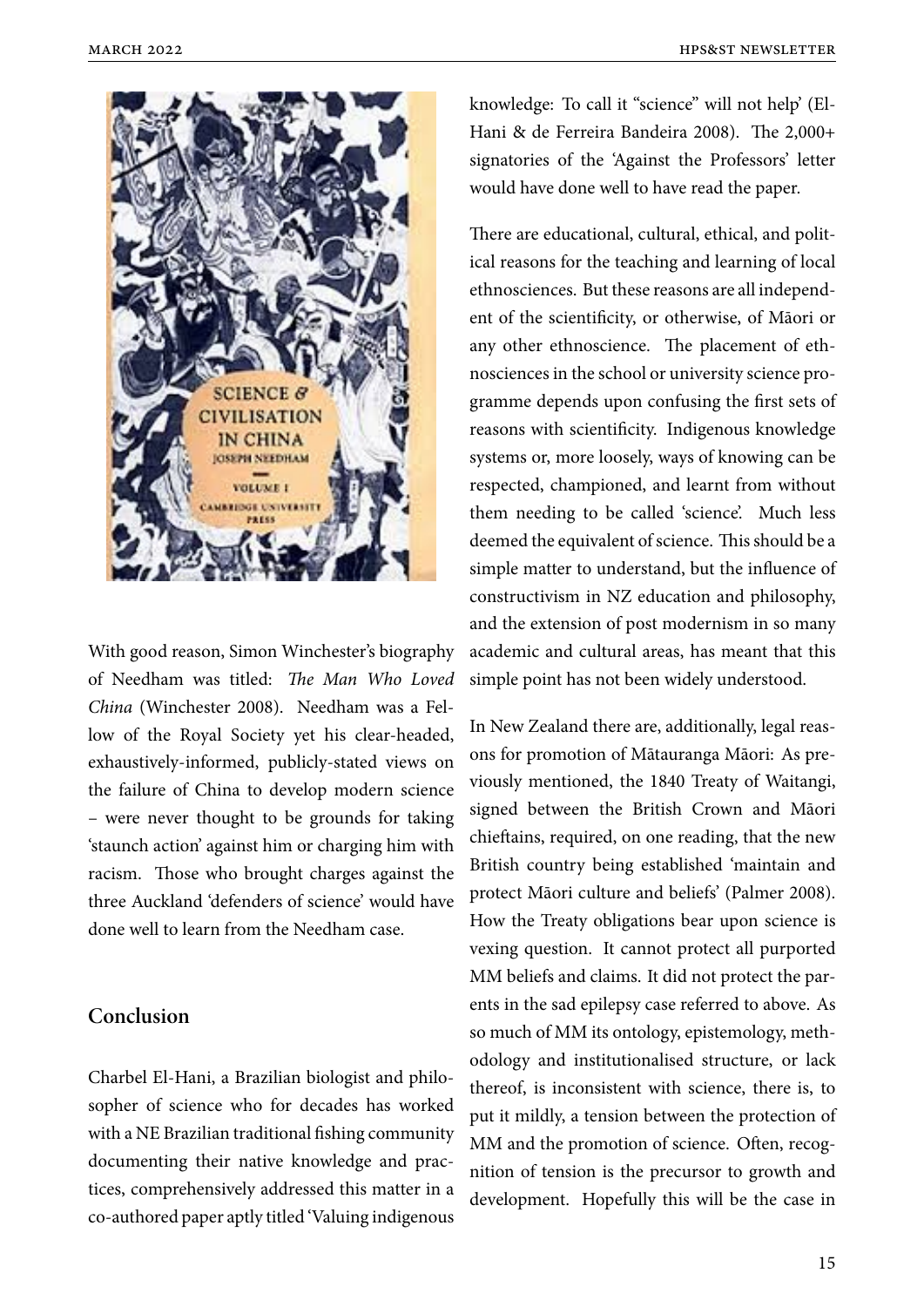New Zealand.

# **References**

- Bell, B.F.: 1986, 'The Form 1-5 Science Review - Effecting Change', *New Zealand Science Teacher* 48, 6-9.
- Bell, B.F.: 1990, *Draft Forms 1-5 Science Syllabus for Schools*, Ministry of Education, Wellington.
- Bell, B.F.: 1991, 'A Constructivist View of Learning and the Draft Forms 1-5 Science Syllabus', *same Papers 1991*, 154-180.
- Broughton, D. & McBreen, K.: 2015, 'Mātauranga Māori, Tino Rangatiratanga and the Future of New Zealand Science', Journal of the Royal Society of New Zealand. 45: 83-88. doi:10.1080/03036758.2015.1011171
- Brown, J.R.: 2001, *Who Rules in Science: An Opinion[ated Guide to the Science Wars](https://doi.org/10.1080/03036758.2015.1011171)*, Harvard University Press, Cambridge MA.
- Corballis, M., Rata, E. & Nola, R.: 2020, 'The Defence of Science and the Status of Māori Knowledge' History, *Philosophy and Science Teaching Newsletter*, January 2020.
- Dobson, P.: 1989, 'Science Education in NZ Appalling, says Professor', *Otago Daily Times*, 1st August.
- Dodd, J.N.: 1991, *Atoms and Light: Interactions*, Springer, Dordrech.
- Don, W.: 1989, 'Comments on the Draft Syllabus for Schools, Forms 1-5 Science', Department of Zoology, University of Otago.
- El-Hani, C.N. & de Ferreira Bandeira, F.P.S.: 2008,

'Valuing indigenous knowledge: To call it "science" will not help', *Cultural Studies of Science Education* 3, 751-779.

- Fishman, Y.I.: 2009, 'Can Science Test Supernatural Worldviews?', *Science & Education* 18(6- 7), 813-837.
- Jackson, A.-M. and others: 2020, 'Towards building an Indigenous Science Tertiary Curriculum (Part 2)', *New Zealand Science Review* 76(1-2), 25-31.
- Lipson, B.: 2019, New Zealand's Education Delusion: How Bad Ideas Ruined a Once World-Leading School System, *The New Zealand Initiative*, Wellington.
- Matthews, M.R.: 1995, *Challenging New Zealand Science Education*, Dunmore Press, Palmerston North.
- Matthews, M.R.: 2015, *Science Teaching: The Contribution of History and Philosophy of Science: 20th Anniversary Revised and Enlarged Edition*, Routledge, New York.
- Matthews, M.R.: 2019, *Feng Shui: Teaching About Science and Pseudoscience*, Springer, Dordrecht.
- Matthews, M.R.: 2021, *History, Philosophy and Science Teaching: A Personal Story,* Dordrecht, Springer.
- McComas, W.F. (ed.): 2020a, *Nature of Science in Science Instruction: Rationales and Strategies*, Springer, Dordrecht.
- McIntyre, L.C.: 2018, *Post-truth*, MIT Press, Cambridge, MA.
- Merton, R.K.: 1942/1973, 'The Normative Structure of Science'. In his *The Sociology of*